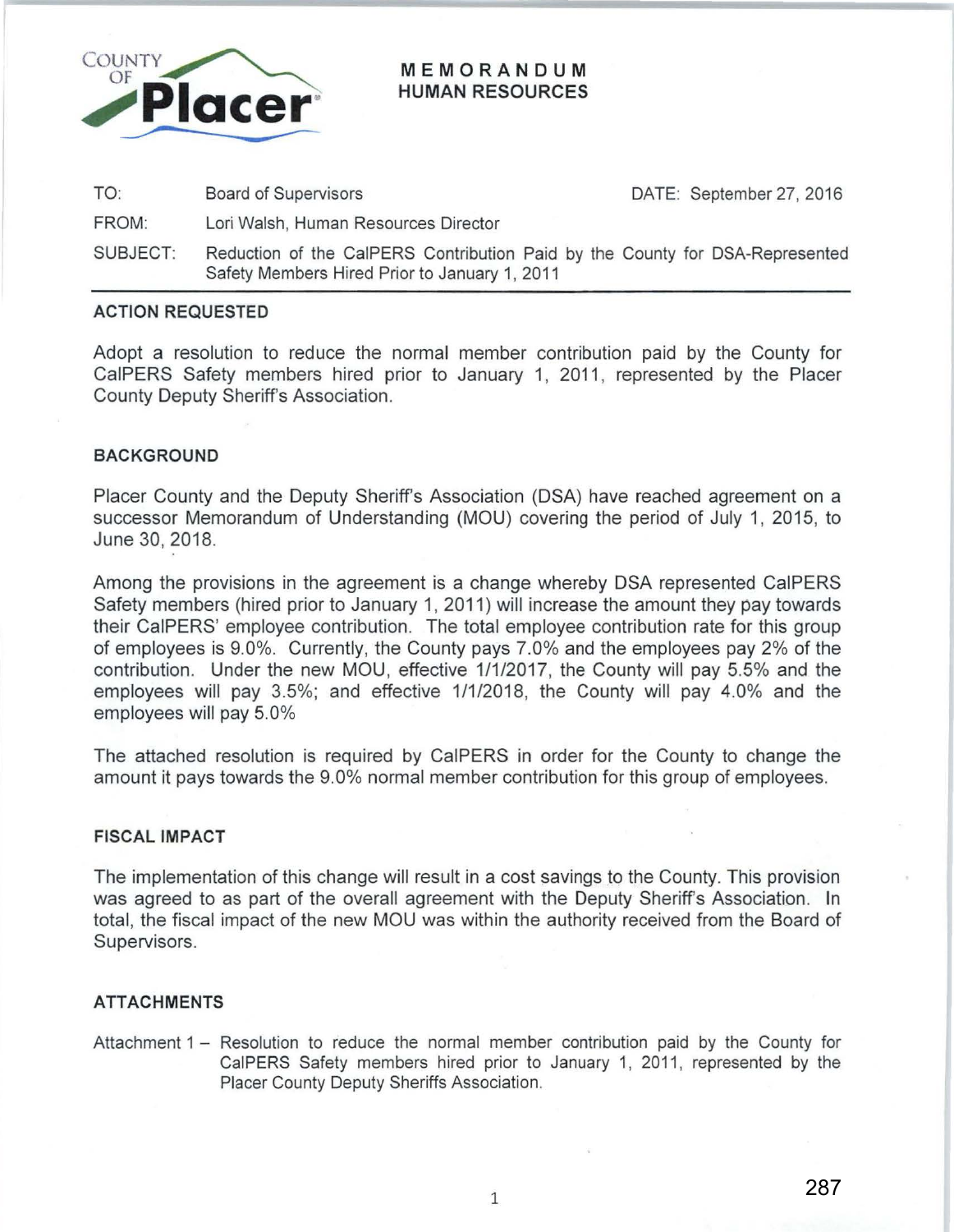# Attachment 1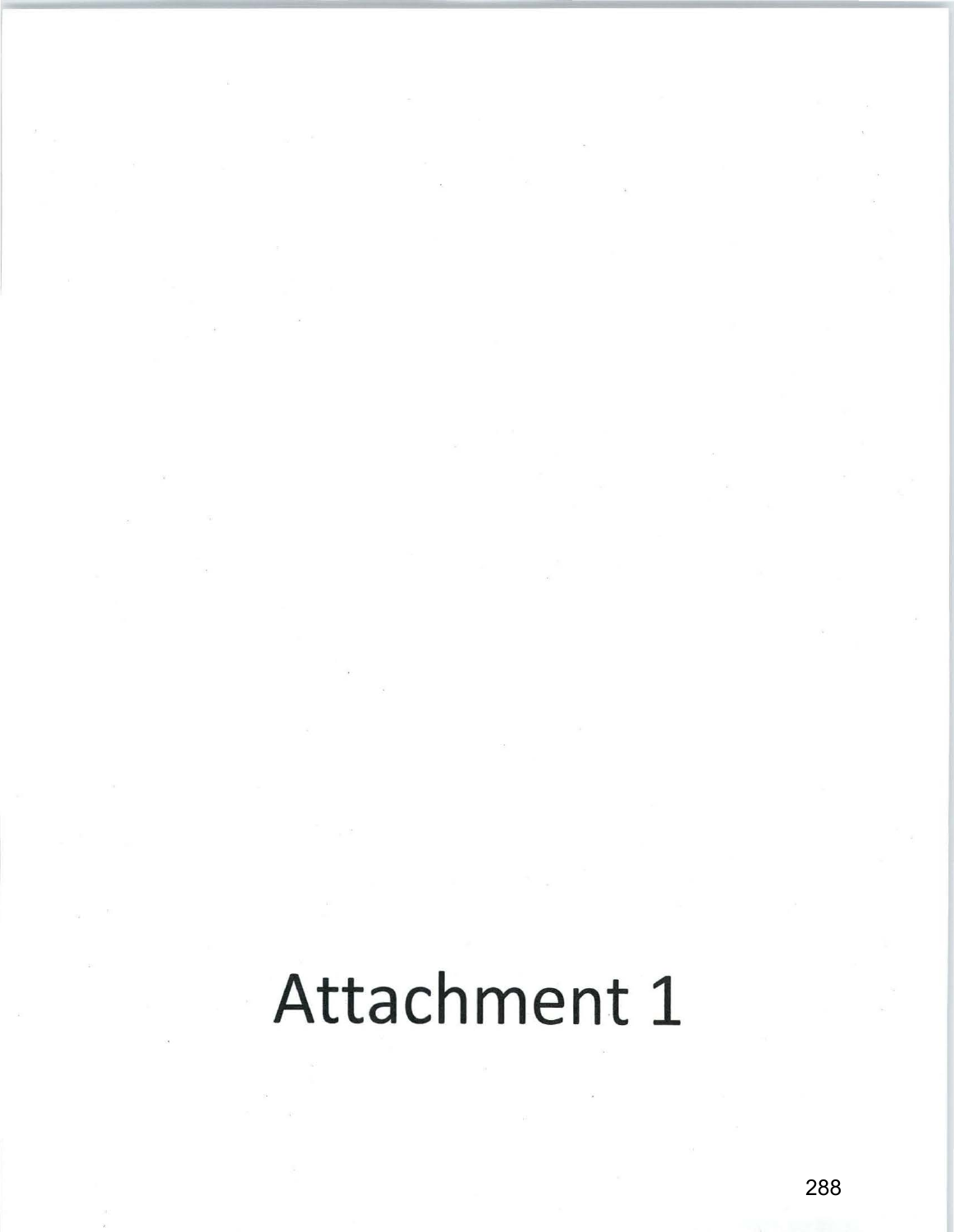# **Before the Board of Supervisors County of Placer, State of California**

**In the matter of:** A Resolution to reduce the normal member contribution paid by the County for CaiPERS Safety members hired prior to January 1, 2011, represented by the Placer County Deputy Sheriff's Association.

Resolution No.: **We also also have a little with Resolution No.:** 

The following Resolution was duly passed by the Board of Supervisors of the County of

Placer at a regular meeting held state of the state of the following placer at a regular meeting held

vote on roll call:

Ayes:

Noes:

Absent:

Signed and approved by me after its passage.

Chair, Board of Supervisors

Attest:

Clerk of said Board

BE IT RESOLVED, by the Board of Supervisors, County of Placer, State of California,

WHEREAS, the governing body of the County of Placer has the authority to implement Government Code Section 20691; and